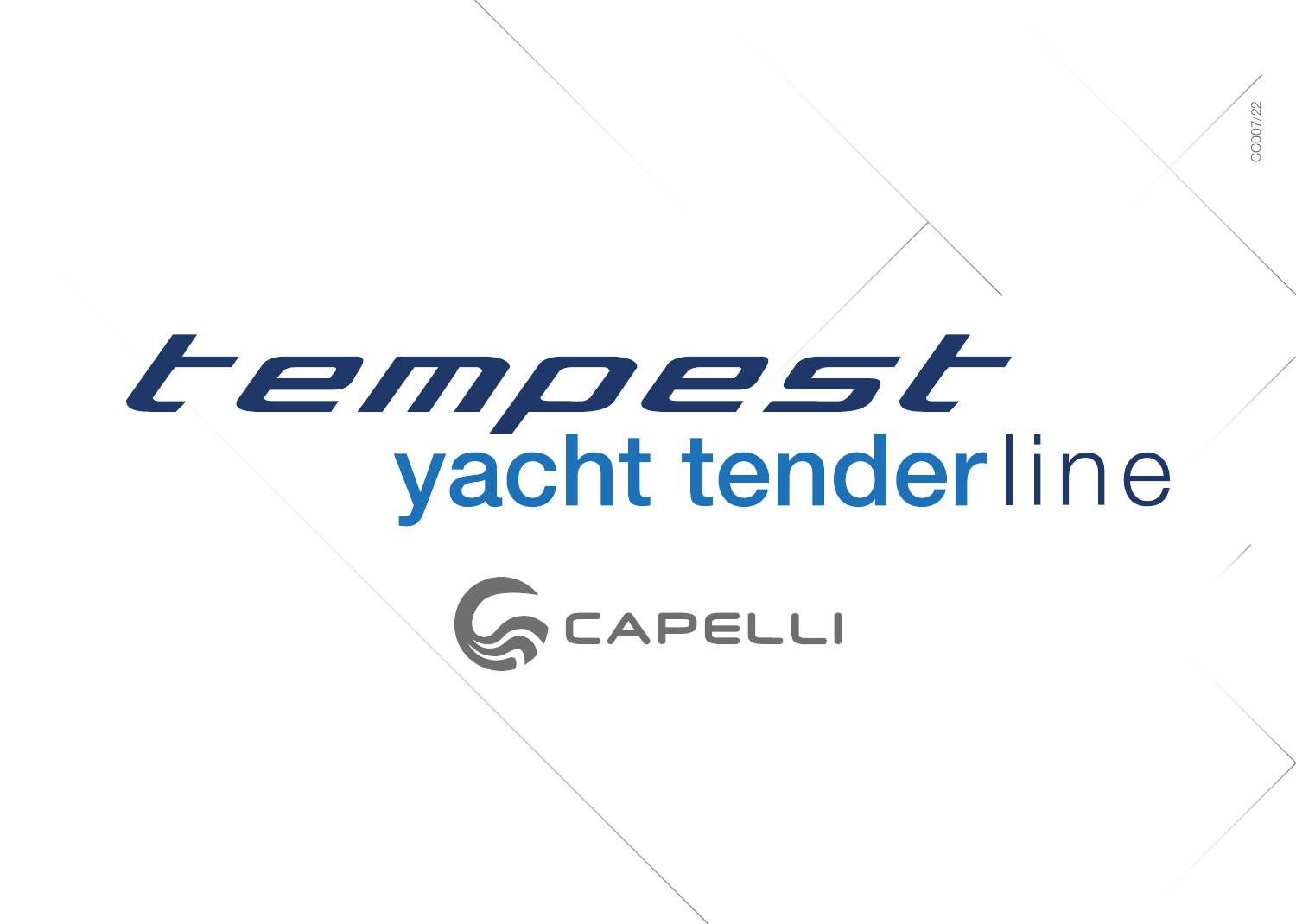

| <b>TECHNICAL FEATURES</b>    |  |                                 |  |  |
|------------------------------|--|---------------------------------|--|--|
| <b>LENGTH O.A.</b>           |  | 4.57/4.10 mt                    |  |  |
| BEAM O.A.                    |  | 2.17/2.08 mt                    |  |  |
| <b>TUBE DIAMETER</b>         |  | $0.48/0.45$ mt max              |  |  |
| <b>WEIGHT (approx.)</b>      |  | 280/260 kg                      |  |  |
| <b>MAX PEOPLE ON BOARD</b>   |  | N°7/6                           |  |  |
| <b>ENGINES</b>               |  | 1L                              |  |  |
| <b>MAX POWER</b>             |  | 70/60 HP                        |  |  |
| <b>CERTIFICATION CE</b><br>C |  |                                 |  |  |
| <b>TUBE</b>                  |  | Neoprene-Hypalon ORCA®1100 dtex |  |  |





## STD EQUIPMENT

CONSOLLE DI GUIDA/STEERING CONSOLE - CUSCINERIA DI PRUA/FORE SUNDECK CUSHIONS GONFIATORE/INFLATING PUMP - LUCI DI NAVIGAZIONE/NAVIGATION LIGHTS - PAGAIE/PADDLES PANCA GUIDA VTR/GRP STEERING BENCH - PANNELLO ELETTRICO/ELECTRIC PANEL - PARABREZZA/WINDSCREEN POMPA DI SENTINA AUTOMATICA/AUTOMATIC BILGE PUMP RIVESTIMENTO FLEXITEEK TRINCARINI/FLEXITEEK COVERING ON STRINGERS - SCALETTA/LADDER

SERBATOIO BENZINA/FUEL TANK (CIRCA/APPROX 75 LT TEMPEST 460 - 60 LT TEMPEST 410)

# OPT EQUIPMENT

RIVESTIMENTO FLEXITEEK POZZETTO/FLEXITEEK COVERING ON COCKPIT - TELO RICOVERO/BOAT STORAGE COVER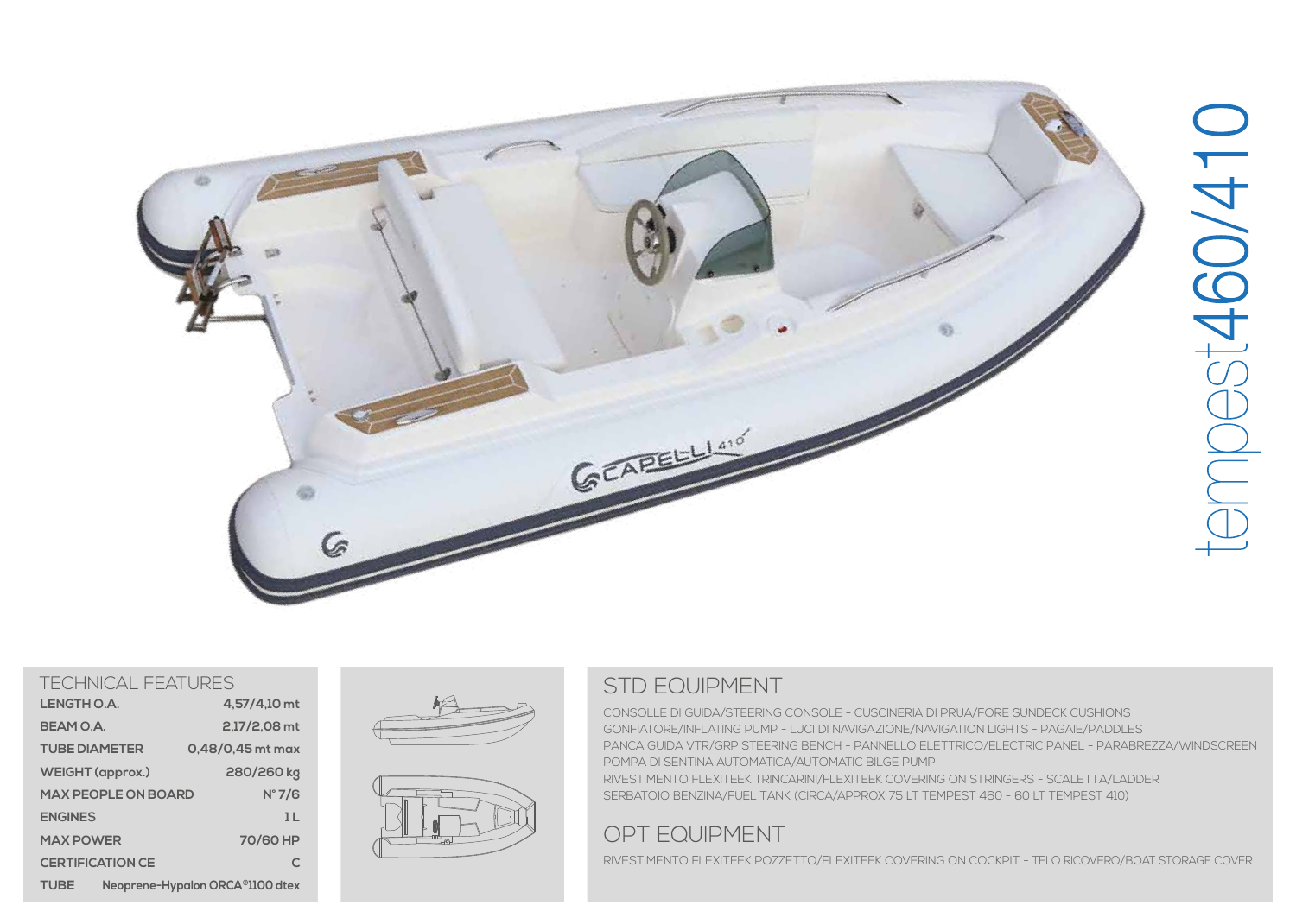

| <b>TECHNICAL FEATURES</b>  |                                 |               |  |  |
|----------------------------|---------------------------------|---------------|--|--|
| LENGTH O.A.                |                                 | 3.60/3.40 mt  |  |  |
| <b>BEAMO.A.</b>            |                                 | 1.80 mt       |  |  |
| <b>TUBE DIAMETER</b>       |                                 | $0.45$ mt max |  |  |
| WEIGHT (approx.)           |                                 | 200 kg        |  |  |
| <b>MAX PEOPLE ON BOARD</b> |                                 | $N^{\circ}$ 5 |  |  |
| <b>ENGINES</b>             |                                 | 1 L           |  |  |
| <b>MAX POWER</b>           |                                 | <b>40 HP</b>  |  |  |
|                            | <b>CERTIFICATION CE</b>         | $\mathsf{C}$  |  |  |
| <b>TUBE</b>                | Neoprene-Hypalon ORCA®1100 dtex |               |  |  |





### STD EQUIPMENT

CONSOLLE DI GUIDA/STEERING CONSOLE - CUSCINERIA DI PRUA/FORE SUNDECK CUSHIONS GONFIATORE/INFLATING PUMP - LUCI DI NAVIGAZIONE/NAVIGATION LIGHTS MUSONE DI PRUA IN VTR/GRP BOW ROLLER - PAGAIE/PADDLES - PANCA GUIDA VTR/GRP STEERING BENCH PANNELLO ELETTRICO/ELECTRIC PANEL - POMPA DI SENTINA AUTOMATICA/AUTOMATIC BILGE PUMP RIVESTIMENTO FLEXITEEK TRINCARINI/FLEXITEEK COVERING ON STRINGERS

RIVESTIMENTO FLEXITEEK POZZETTO/FLEXITEEK COVERING ON COCKPIT (TEMPEST 360) - SCALETTA/LADDER SERBATOIO BENZINA/FUEL TANK (CIRCA/APPROX 40 LT)

# OPT EQUIPMENT

RIVESTIMENTO FLEXITEEK POZZETTO/FLEXITEEK COVERING ON COCKPIT (TEMPEST 340) TELO RICOVERO/BOAT STORAGE COVER